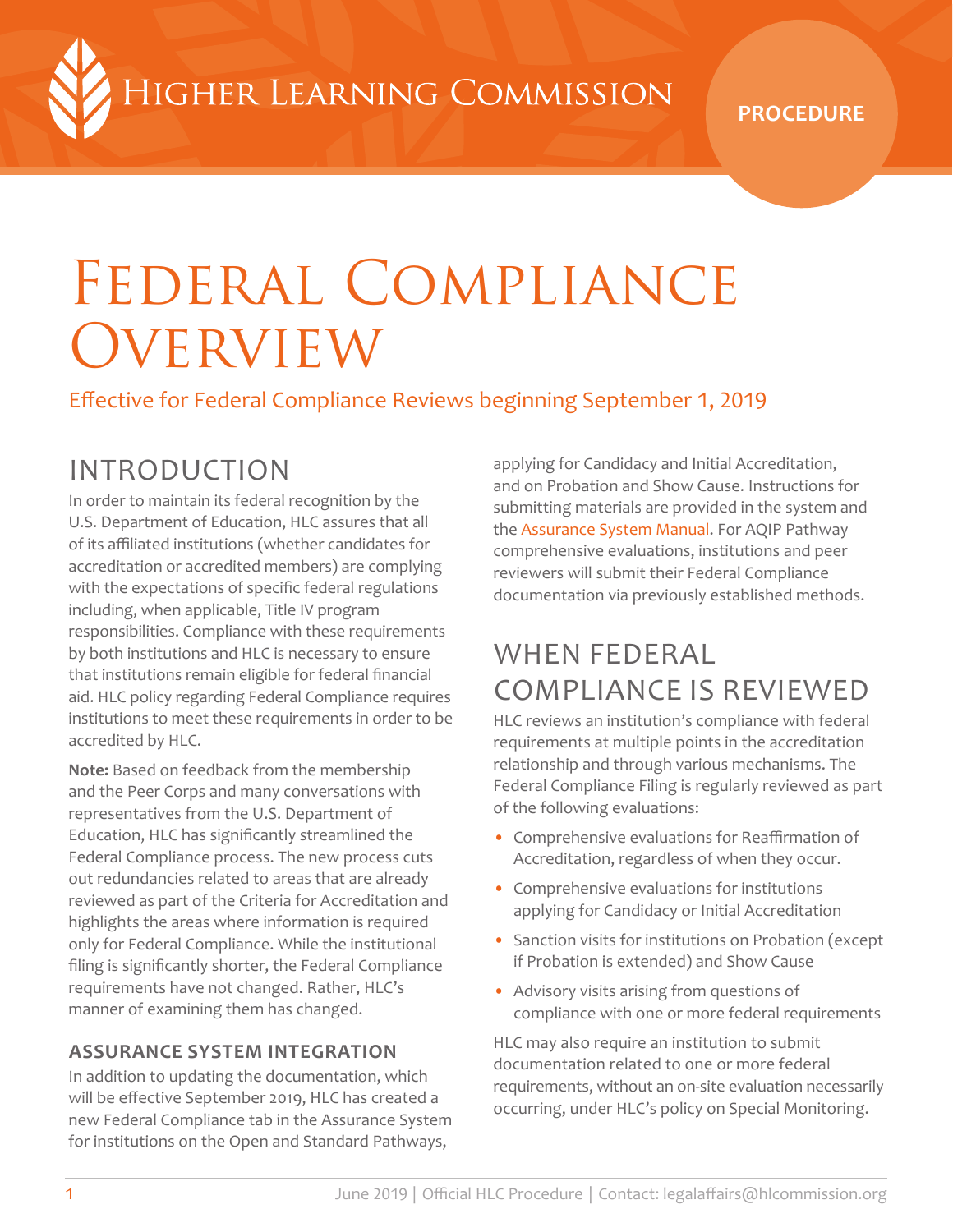# PROCEDURE FOR INSTITUTIONS

1. Institutions submit the *Federal Compliance Filing* form and any required appendices before their on-site visit by a team of HLC peer reviewers. The form and appendices should be uploaded to the Assurance System prior to the institution's lock date. The filing form can be downloaded from HLC's website at [hlcommission.org/federal](https://www.hlcommission.org/federal-compliance)[compliance](https://www.hlcommission.org/federal-compliance).

**Note:** HLC will make the Federal Compliance documents available in the Assurance System six months before the institution's lock date. HLC recommends that institutions begin compiling the necessary documentation at that point. Although HLC continues to evaluate institutions' compliance with federal requirements related to the credit hour, HLC no longer requires a separate worksheet to be completed.

- 2. The Federal Compliance reviewer will contact the Accreditation Liaison Officer (ALO) after the Federal Compliance materials are received to request a sample of course and program materials. The purpose of the representative sample of materials is to enable the Federal Compliance reviewer to make a preliminary determination as to whether an institution adheres to its credit hour policy. In no event should an institution submit, nor will Federal Compliance reviewers expect institutions to submit, all its course and program materials.
- 3. Since the peer review team will finalize the preliminary findings made by the Federal Compliance reviewer during the visit, the team may request additional supporting documentation from the institution as needed while conducting the visit.
- 4. The institution will have an opportunity to correct any errors of fact related to Federal Compliance, along with the rest of the draft team report, and once the report is finalized, to respond to all the team's findings. The institution will not receive a separate copy of the Federal Compliance reviewer's findings, because while this work represents an integral part of the evaluation, it is a preliminary part of the team's ultimate evaluation of Federal Compliance.

# PROCEDURE FOR PEER **REVIEWERS**

### **FEDERAL COMPLIANCE REVIEWERS**

- 1. The Federal Compliance materials will be accessible once the institution's Assurance Filing has been locked in the Assurance System and released to the reviewers, no later than four weeks in advance of the visit. The Federal Compliance reviewer will receive an email from the system when this occurs. The reviewer must log into the Assurance System and download the institution's materials from the Federal Compliance tab.
- 2. The reviewer contacts the institution's Accreditation Liaison Officer (ALO) to request a sample of course and program materials. The reviewer will use this sample to make a preliminary determination as to whether an institution adheres to its credit hour policy.
- 3. The reviewer conducts a preliminary evaluation of the institution's materials using the *Federal Compliance Instructions for Peer Reviewers*. The instructions can be downloaded from HLC's website at hicommission.org/federal-compliance.
- 4. The reviewer enters preliminary findings in the Federal Compliance tab of the Assurance System. The findings should include a conclusion for each component of Federal Compliance and a rationale that fully supports the conclusion in all cases, but especially if the conclusion is negative and the reviewer recommends follow-up. The rationale should clearly explain what improvement is needed as well as how HLC would determine the institution has resolved the issue.
- 5. At least one week before the visit, the reviewer completes the draft and notifies the team chair, referring any issues to the team for further exploration and confirmation during the visit.

**Note:** The Federal Compliance reviewer's role, while limited in scope in comparison to the peer review team, is intended as a preliminary aid to a peer review team's anticipated onsite evaluation, and by definition, his or her findings are inconclusive. The reviewer's preliminary findings should only be provided to the peer review team, and not the institution.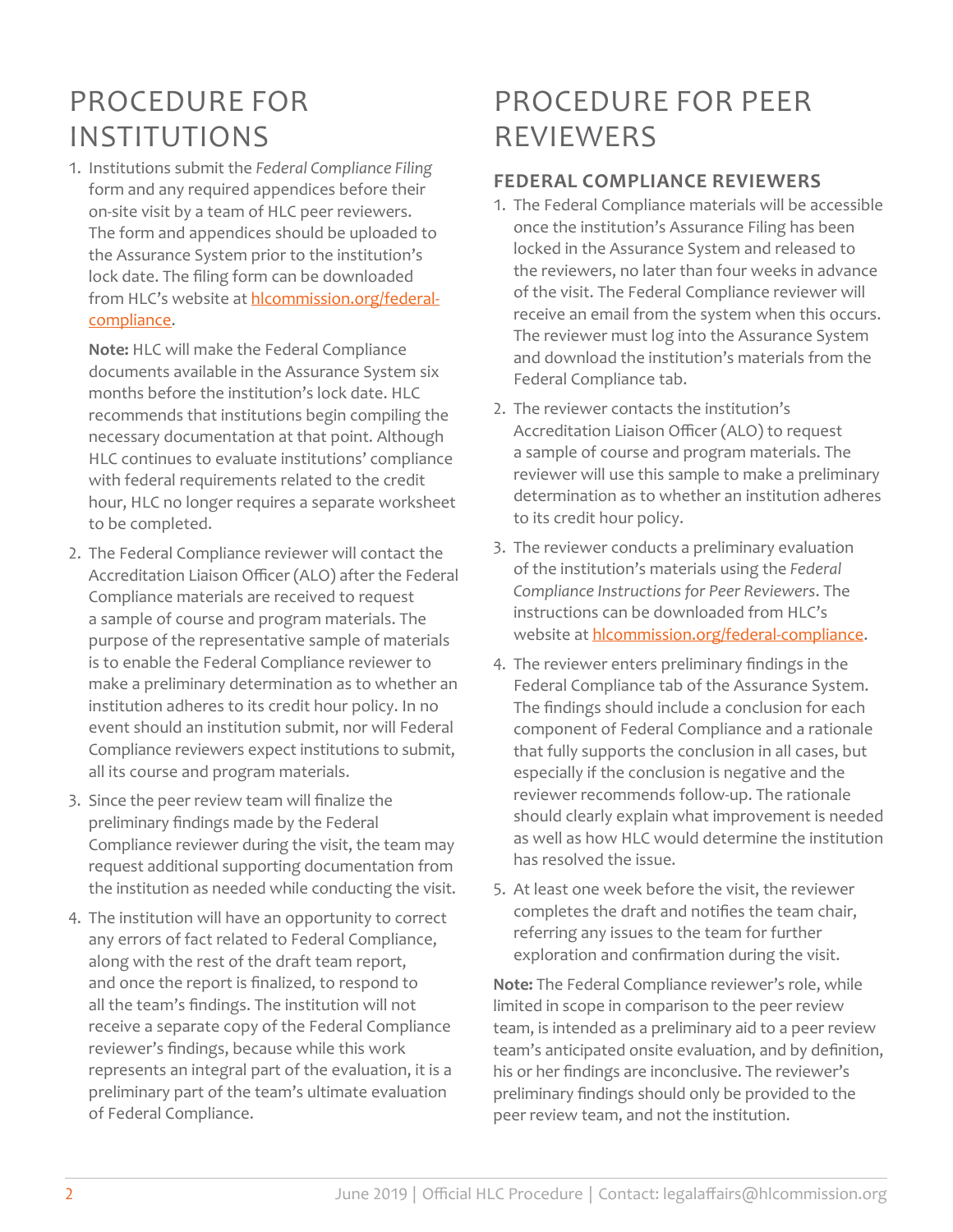### **TEAM CHAIRS**

- 1. HLC will list the Federal Compliance reviewer's name in the visit description on the Evaluation Summary Sheet. Team chairs are encouraged to include the Federal Compliance reviewer in a team conference call prior to the visit, for the limited purpose of discussion related to federal requirements. Team chairs may on occasion also hear from Federal Compliance reviewers if they have questions, in the course of their preliminary review, related the broader context of the visit.
- 2. While conducting the visit, the peer review team determines whether the preliminary findings made by the Federal Compliance reviewer accurately represent the institution's compliance with all applicable requirements; requests additional documentation from the institution, if needed; and finalizes what is now to be the team's evaluation of the institution's Federal Compliance in the Assurance System. If necessary, the team adjusts the preliminary findings and rationale provided by the Federal Compliance reviewer and removes any specific instructions addressed directly to the peer review team by the Federal Compliance reviewer.
- 3. The team chair is responsible for finalizing the Federal Compliance report. It will be included automatically with the draft team report for review by the HLC staff liaison and for correction of errors of fact by the institution. The Federal Compliance report also will be included with the final team report when it is submitted in the Assurance System.

### **PEER REVIEWERS CONDUCTING AQIP PATHWAY COMPREHENSIVE EVALUATIONS**

Federal Compliance reviewers and peer review teams for AQIP Pathway comprehensive evaluations will not have access to the Federal Compliance tab in the Assurance System. For these reviews, the institution's Federal Compliance Filing and a link to a Federal Compliance Team Worksheet will be available in the system under the Forms tab. Follow the instructions in the team worksheet to complete and submit the Federal Compliance Report.

# FEDERAL REGULATION POLICIES

This section outlines the requirements established by HLC to ensure that it and its affiliated institutions comply with federal regulations. It provides references to HLC policies, as well as an explanation of each requirement and links to related materials, including HLC forms and procedures. The section also notes the specific Assumed Practices and Core Components of the Criteria for Accreditation that are related to each requirement and that institutions must ultimately satisfy.

**Note:** These HLC requirements are subject to change based on federal regulations.

### **ASSIGNMENT OF CREDITS, PROGRAM LENGTH AND TUITION** POLICY NUMBER FDCR.A.10.020

### **Explanation of This Requirement**

HLC's intent is (1) to review an institution's policies regarding the award of credit in relation to the **types** of courses, disciplines, programs, credential levels and formats offered, regardless of modality; (2) to determine whether the institution follows those policies in practice; and (3) to review the institution's process for verifying length of academic period and compliance with credit hour requirements through course scheduling.

Institutions should make sure that they have a policy or set of policies and procedures for assigning credit hours for all **types** of courses, disciplines, programs, credential levels, formats, regardless of modality.

Institutions that provide instruction through online, alternative, compressed or other formats should also have policies that address how learning is determined, organized and evaluated, and how the institution determines instructional equivalencies.

An institution should be able to demonstrate that it assigns credit hours to courses following institutional policy, taking into consideration the instructional time provided to students and the calendar format. Degree and certificate programs should have overall credit hour requirements.

In addition, the institution should be able to justify tuition variations for a particular program or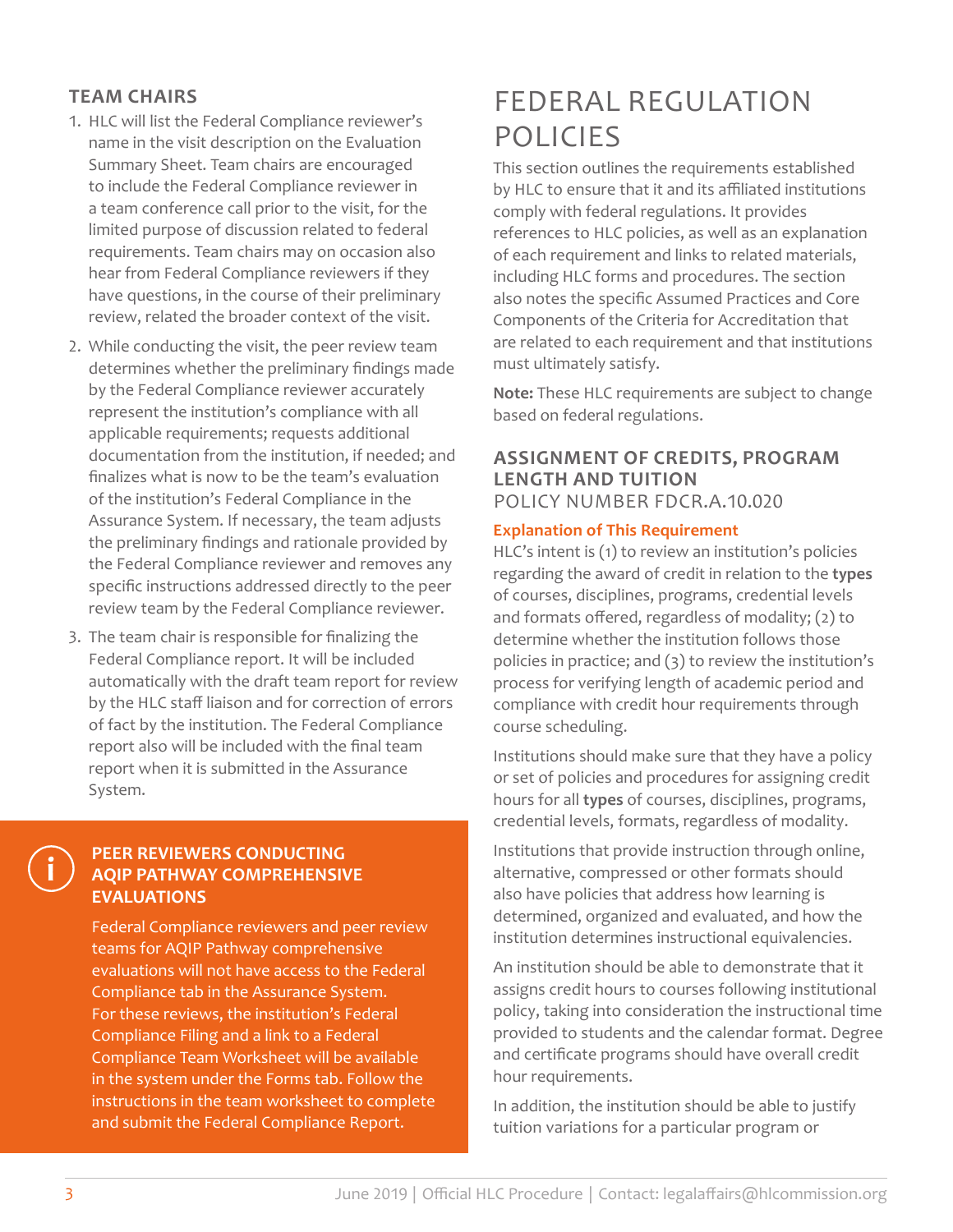programs based on costs for offering that degree, the length of the program, or the objectives of the program.

Should the institution plan to make any significant change to credit hour assignments or degree program requirements, the institution is required to seek HLC approval prior to making that change. The institution should review the [substantive change requirements](https://www.hlcommission.org/Accreditation/institutional-change-clock-hours-credit-hours-and-length-of-term.html) related to clock and credit hours on HLC's website for more information.

### **INSTITUTIONAL RECORDS OF STUDENT COMPLAINTS** POLICY NUMBER FDCR.A.10.030

### **Explanation of This Requirement**

The institution is expected to demonstrate that it utilizes a systematic complaint- tracking process that best fits its needs. Whatever approach the institution takes, the institution should demonstrate that its process effectively allows student complaints to be received, tracked and handled in a timely manner.

While, the institution and team will receive copies (or other notification) of any student complaints filed directly with HLC prior to the evaluation visit, institutions are not required to supply any student complaints as part of demonstrating compliance with this requirement.

### **PUBLICATION OF TRANSFER POLICIES** POLICY NUMBER FDCR.A.10.040

### **Explanation of This Requirement**

The institution must disclose its transfer policies to students and to the public. Its policies should contain information about the criteria the institution uses to make transfer of credit decisions. The institution must also list information about its articulation agreements with other institutions. The information the institution provides should include any program-specific articulation agreements in place. Also, the information the institution provides should list the specific credits that articulate through the agreement (e.g., general education only; pre-professional nursing courses only; etc.) and include whether the articulation agreement anticipates that the institution under HLC review does the following:

1. Accepts credits for courses offered by the other institution(s) through the articulation agreement.

- 2. Offers courses for which credits are accepted by the other institution(s) through the articulation agreement.
- 3. Both offers courses and accepts credits with the other institution(s) in the articulation agreement.

### **PRACTICES FOR VERIFICATION OF STUDENT IDENTITY** POLICY NUMBER FDCR.A.10.050

### **Explanation of This Requirement**

Institutions must verify the identity of students who participate in courses or programs provided through distance or correspondence education. The institution may use any number of approaches to verify student identity so long as the institution can demonstrate the effectiveness of its approach(es). Additionally, if the method by which the institution verifies student identity will incur a cost to the student (such as a fee for a proctored exam), the institution must disclose that cost to the student at the time of registration or enrollment. The institution must also demonstrate that it is making reasonable efforts to protect student privacy in verifying student identity.

### **TITLE IV PROGRAM RESPONSIBILITIES** POLICY NUMBER FDCR.A.10.060

### **Explanation of This Requirement**

The institution is expected to provide HLC with information regarding each of the following components:

- General Program Responsibilities
- Financial Responsibility Requirements
- Campus Crime Information, Athletic Participation and Financial Aid, and Related Disclosures
- Student Right to Know/Equity in Athletics
- Satisfactory Academic Progress Policy

The institutional staff members compiling this information should work with the financial aid office and the chief financial officer or comptroller to identify material that will be responsive to any specific requests made by HLC. (HLC may inquire separately into an institution's strategies to reduce its default rates in cases where such rates are first identified as in need of improvement by the U.S. Department of Education.)